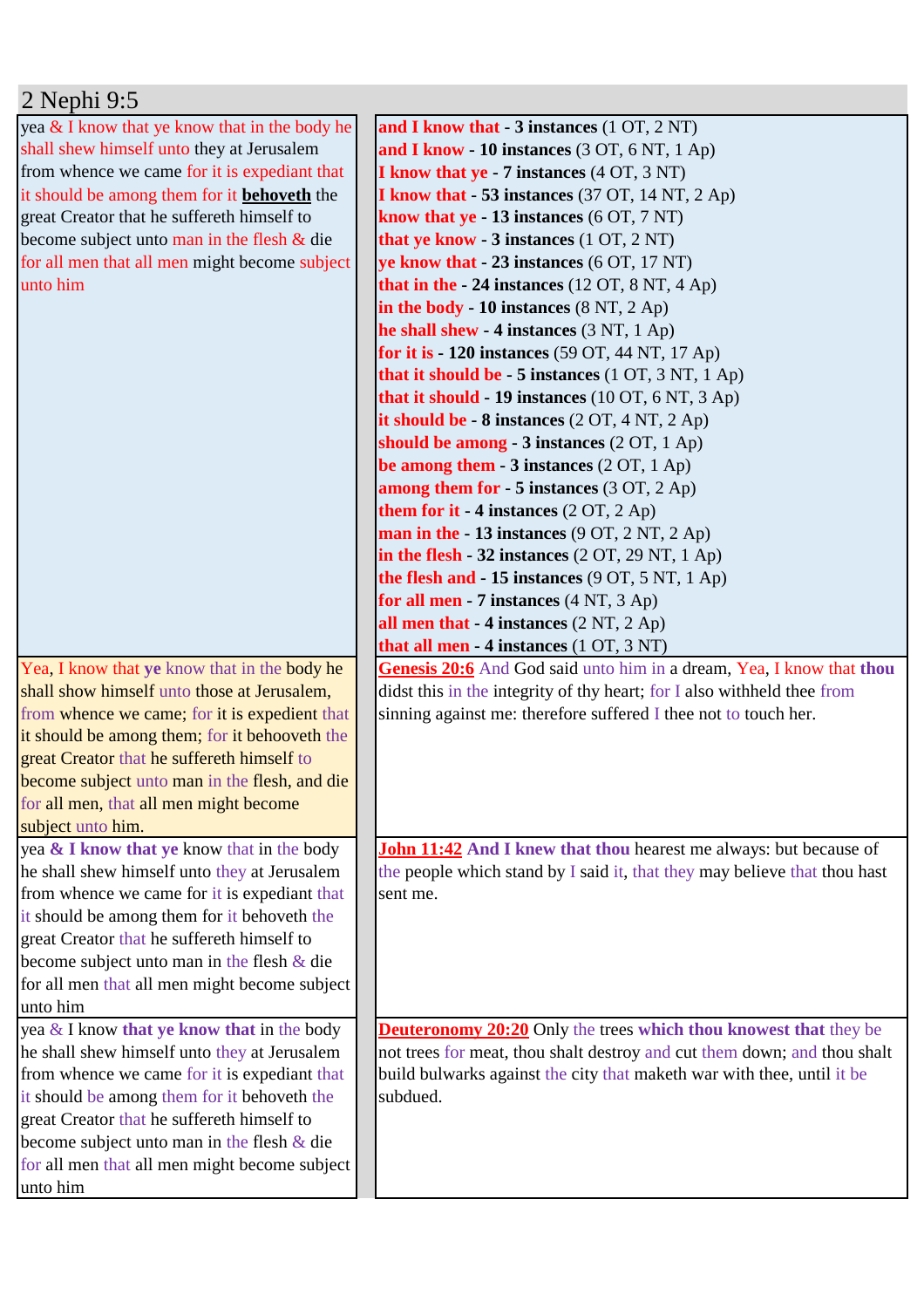| yea & I know that ye know that in the body he | Genesis 3:5 For God doth know that in the day ye eat thereof, then your      |
|-----------------------------------------------|------------------------------------------------------------------------------|
| shall shew himself unto they at Jerusalem     | eyes shall be opened, and ye shall be as gods, knowing good and evil.        |
| from whence we came for it is expediant that  |                                                                              |
| it should be among them for it behoveth the   |                                                                              |
| great Creator that he suffereth himself to    |                                                                              |
| become subject unto man in the flesh & die    |                                                                              |
| for all men that all men might become subject |                                                                              |
| unto him                                      |                                                                              |
| yea & I know that ye know that in the body he | <b>Romans 7:18</b> For I know that in me (that is, in my flesh,) dwelleth no |
| shall shew himself unto they at Jerusalem     | good thing: for to will is present with me; but how to perform that which    |
| from whence we came for it is expediant that  | is good I find not.                                                          |
| it should be among them for it behoveth the   |                                                                              |
| great Creator that he suffereth himself to    |                                                                              |
| become subject unto man in the flesh & die    |                                                                              |
| for all men that all men might become subject |                                                                              |
| unto him                                      |                                                                              |
| yea & I know that ye know that in the body he | <b>Matthew 27:59</b> And when Joseph had taken the body, he wrapped it in a  |
| shall shew himself unto they at Jerusalem     | clean linen cloth,                                                           |
| from whence we came for it is expediant that  |                                                                              |
| it should be among them for it behoveth the   |                                                                              |
| great Creator that he suffereth himself to    |                                                                              |
| become subject unto man in the flesh & die    |                                                                              |
| for all men that all men might become subject |                                                                              |
| unto him                                      |                                                                              |
| yea & I know that ye know that in the body he | 1 Kings 1:52 And Solomon said, If he will shew himself a worthy man,         |
| shall shew himself unto they at Jerusalem     | there shall not an hair of him fall to the earth: but if wickedness shall be |
| from whence we came for it is expediant that  | found in him, he shall die.                                                  |
| it should be among them for it behoveth the   |                                                                              |
| great Creator that he suffereth himself to    |                                                                              |
| become subject unto man in the flesh & die    |                                                                              |
| for all men that all men might become subject |                                                                              |
| unto him                                      |                                                                              |
| yea & I know that ye know that in the body he | 1 Kings 18:2 And Elijah went to shew himself unto Ahab. And there            |
| shall shew himself unto they at Jerusalem     | was a sore famine in Samaria.                                                |
| from whence we came for it is expediant that  |                                                                              |
| it should be among them for it behoveth the   |                                                                              |
| great Creator that he suffereth himself to    |                                                                              |
| become subject unto man in the flesh $\&$ die |                                                                              |
| for all men that all men might become subject |                                                                              |
| unto him                                      |                                                                              |
| Yea, I know that ye know that in the body he  | 2 Maccabees 10:19 Maccabeus left Simon and Joseph, and Zaccheus              |
| shall show himself unto those at Jerusalem,   | also, and them that were with him, who were enough to besiege them,          |
| from whence we came; for it is expedient that | and departed himself unto those places which more needed his help.           |
| it should be among them; for it behooveth the |                                                                              |
| great Creator that he suffereth himself to    |                                                                              |
| become subject unto man in the flesh, and die |                                                                              |
| for all men, that all men might become        |                                                                              |
| subject unto him.                             |                                                                              |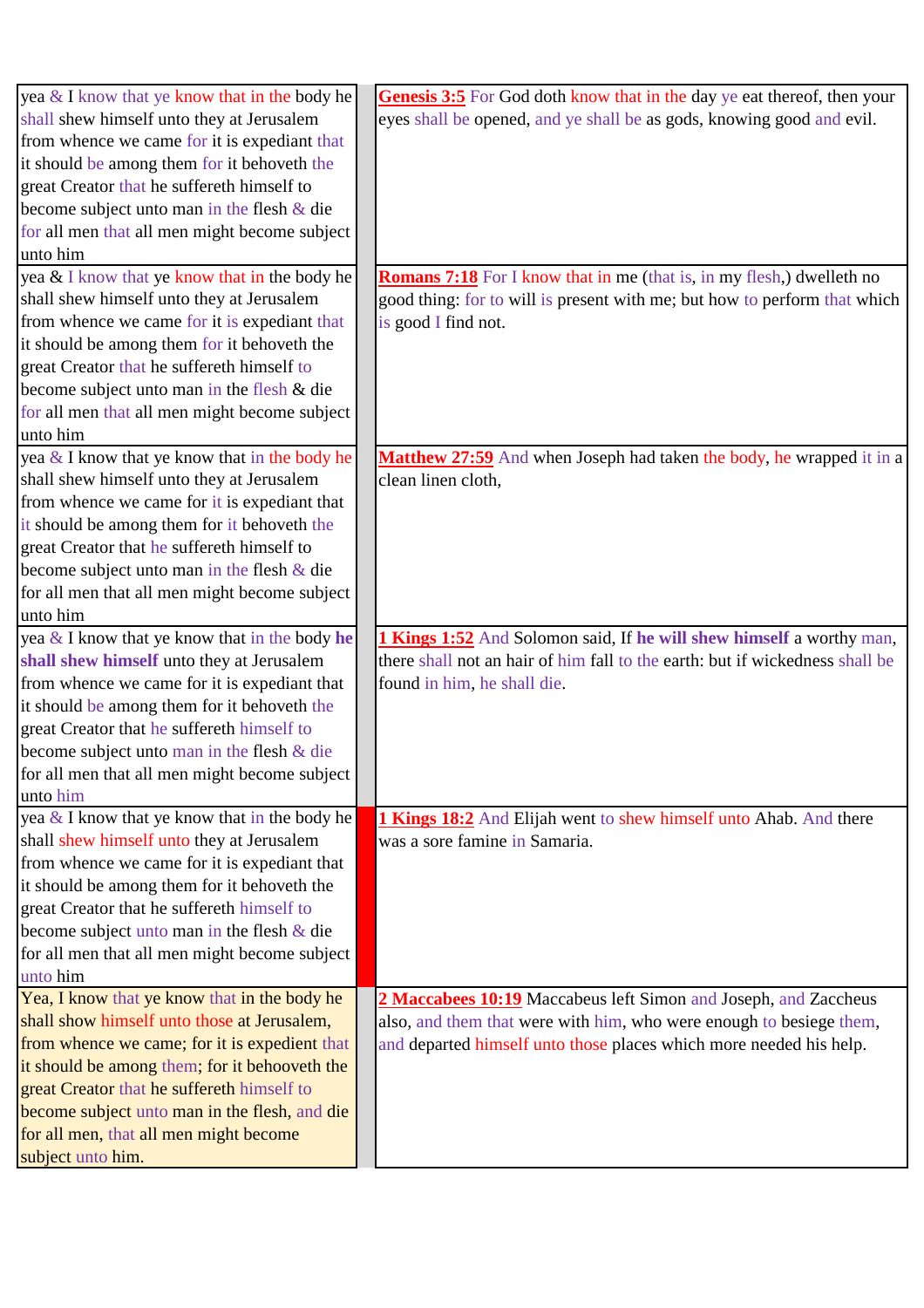| yea $\&$ I know that ye know that in the body he    | <b>Joel 2:1</b> Blow ye the trumpet in Zion, and sound an alarm in my holy         |
|-----------------------------------------------------|------------------------------------------------------------------------------------|
| shall shew himself unto they at Jerusalem           | mountain: let all the inhabitants of the land tremble: for the day of the          |
| from whence we <b>came</b> for it is expediant that | LORD cometh, for it is nigh at hand;                                               |
| it should be among them for it behoveth the         |                                                                                    |
| great Creator that he suffereth himself to          |                                                                                    |
| become subject unto man in the flesh $\&$ die       |                                                                                    |
| for all men that all men might become subject       |                                                                                    |
| unto him                                            |                                                                                    |
| yea & I know that ye know that in the body he       | <b>John 18:14</b> Now Caiaphas was he, which gave counsel to the Jews, that        |
| shall shew himself unto they at Jerusalem           | it was expedient that one man should die for the people.                           |
| from whence we came for it is expediant             |                                                                                    |
| that it should be among them for it behoveth        |                                                                                    |
| the great Creator that he suffereth himself to      |                                                                                    |
| become subject unto man in the flesh & die          |                                                                                    |
| for all men that all men might become subject       |                                                                                    |
| unto him                                            |                                                                                    |
| yea & I know that ye know that in the body he       | <b>John 11:50</b> Nor consider that it is expedient for us, that one man should    |
| shall shew himself unto they at Jerusalem           | die for the people, and that the whole nation perish not.                          |
| from whence we came for it is expediant that        |                                                                                    |
| it should be among them for it behoveth the         |                                                                                    |
| great Creator that he suffereth himself to          |                                                                                    |
| become subject unto man in the flesh $&$ die        |                                                                                    |
| for all men that all men might become subject       |                                                                                    |
| unto him                                            |                                                                                    |
| yea & I know that ye know that in the body he       | <b>John 16:7</b> Nevertheless I tell you the truth; It is expedient for you that I |
| shall shew himself unto they at Jerusalem           | go away: for if I go not away, the Comforter will not come unto you; but           |
| from whence we came for it is expediant that        | if I depart, I will send him unto you.                                             |
| it should be among them for it behoveth the         |                                                                                    |
| great Creator that he suffereth himself to          |                                                                                    |
| become subject unto man in the flesh & die          |                                                                                    |
| for all men that all men might become subject       |                                                                                    |
| unto him                                            |                                                                                    |
| yea & I know that ye know that in the body he       | <b>Zechariah 14:13</b> And it shall come to pass in that day, that a great         |
| shall shew himself unto they at Jerusalem           | tumult from the LORD shall be among them; and they shall lay hold                  |
| from whence we came for it is expediant that        | every one on the hand of his neighbour, and his hand shall rise up against         |
| it should be among them for it behoveth the         | the hand of his neighbour.                                                         |
| great Creator that he suffereth himself to          |                                                                                    |
| become subject unto man in the flesh $&$ die        |                                                                                    |
| for all men that all men might become subject       |                                                                                    |
| unto him                                            |                                                                                    |
| yea & I know that ye know that in the body he       | <b>1 Peter 4:6</b> For for this cause was the gospel preached also to them that    |
| shall shew himself unto they at Jerusalem           | are dead, that they might be judged according to men in the flesh, but             |
| from whence we came for it is expediant that        | live according to God in the spirit.                                               |
| it should be among them for it behoveth the         |                                                                                    |
| great Creator that he suffereth himself to          |                                                                                    |
| become subject unto man in the flesh & die          |                                                                                    |
| for all men that all men might become subject       |                                                                                    |
| unto him                                            |                                                                                    |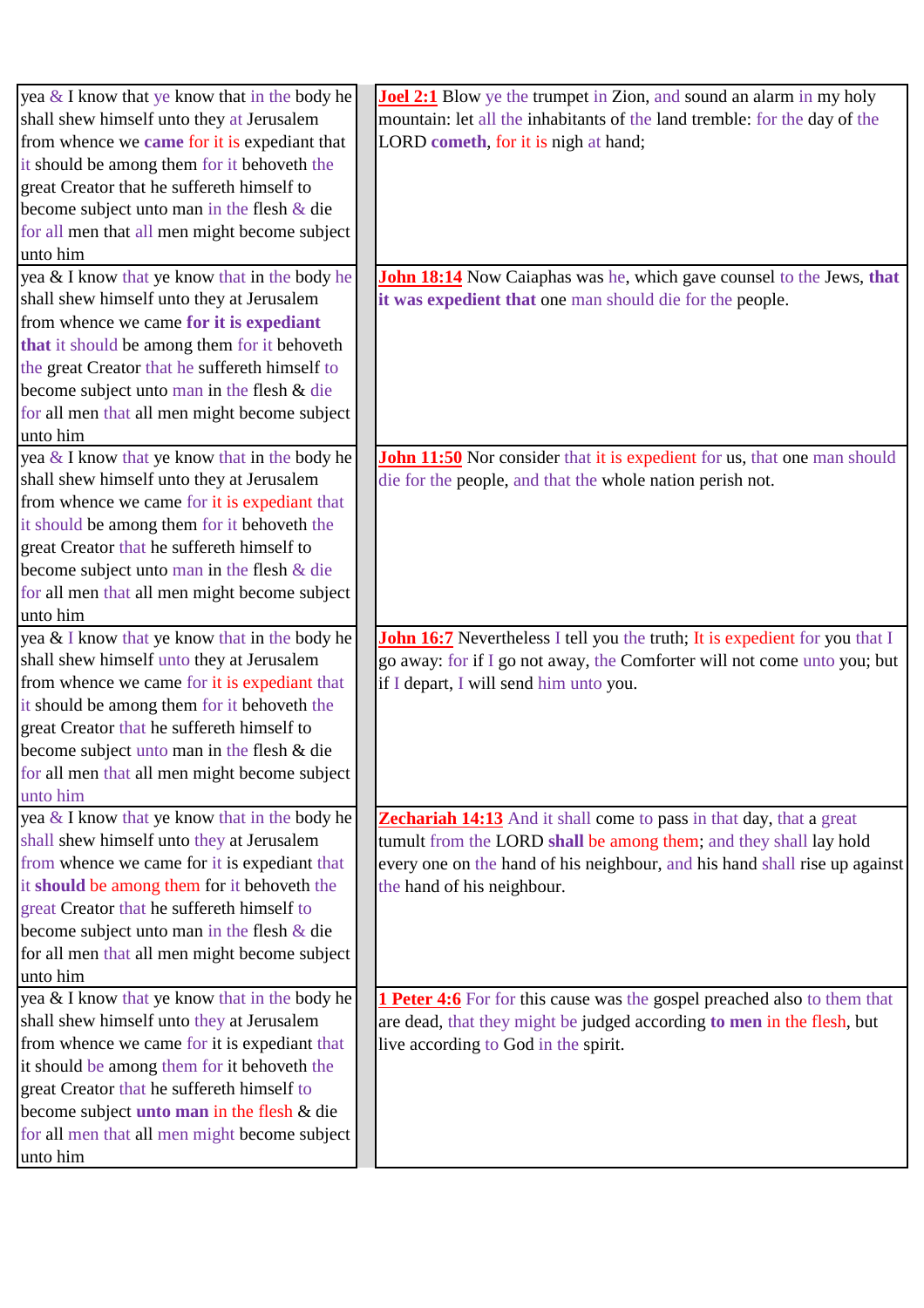| yea & I know that ye know that in the body he             | <b>Philemon 1:16</b> Not now as a servant, but above a servant, a brother     |
|-----------------------------------------------------------|-------------------------------------------------------------------------------|
| shall shew himself unto they at Jerusalem                 | beloved, specially to me, but how much more unto thee, both in the            |
| from whence we came for it is expediant that              | flesh, and in the Lord?                                                       |
| it should be among them for it behoveth the               |                                                                               |
| great Creator that he suffereth himself to                |                                                                               |
| become subject unto man in the flesh & die                |                                                                               |
| for all men that all men might become subject             |                                                                               |
| unto him                                                  |                                                                               |
| yea & I know that ye know that in the body                | <b>Colossians 2:1</b> For I would that ye knew what great conflict I have for |
| he shall shew himself unto they at Jerusalem              | you, and for them at Laodicea, and for as many as have not seen my face       |
| from whence we came for it is expediant that              | in the flesh;                                                                 |
| it should be among them for it behoveth the               |                                                                               |
| great Creator that he suffereth himself to                |                                                                               |
| become subject unto man in the flesh & die                |                                                                               |
| for all men that all men might become subject             |                                                                               |
| unto him                                                  |                                                                               |
| yea & I know that ye know that in the body he             | Isaiah 50:2 Wherefore, when I came, was there no man? when I called,          |
| shall shew himself unto they at Jerusalem                 | was there none to answer? Is my hand shortened at all, that it cannot         |
| from whence we came for it is expediant that              | redeem? or have I no power to deliver? behold, at my rebuke I dry up the      |
| it should be among them for it behoveth the               | sea, I make the rivers a wilderness: their fish stinketh, because there is no |
| great Creator that he suffereth himself to                | water, and dieth for thirst.                                                  |
| become subject unto man in the flesh $\&$ die             |                                                                               |
| for all men that all men might become subject             |                                                                               |
| unto him                                                  |                                                                               |
| yea & I know that ye know that in the body he             | 2 Corinthians 5:14 For the love of Christ constraineth us; because we         |
| shall shew himself unto they at Jerusalem                 | thus judge, that if one died for all, then were all dead:                     |
| from whence we came for it is expediant that              |                                                                               |
| it should be among them for it behoveth the               |                                                                               |
| great Creator that he suffereth himself to                |                                                                               |
| become subject unto man in the flesh & die                |                                                                               |
| for all men that all men might become subject             |                                                                               |
| unto him                                                  |                                                                               |
| yea & I know that ye know that in the body he             | 2 Corinthians 5:15 And that he died for all, that they which live should      |
| shall shew himself unto they at Jerusalem                 | not henceforth live unto themselves, but unto him which died for them,        |
| from whence we came for it is expediant that              | and rose again.                                                               |
| it should be among them for it behoveth the               |                                                                               |
| great Creator that he suffereth himself to                |                                                                               |
| become subject unto man in the flesh $&$ die              |                                                                               |
| for all men that all men might become                     |                                                                               |
| subject unto him                                          |                                                                               |
| yea & I know that ye know that in the body he             | <b>Job 37:7</b> He sealeth up the hand of every man; that all men may know    |
| shall shew himself unto they at Jerusalem                 | his work.                                                                     |
| from whence we came for it is expediant that              |                                                                               |
| it should be among them for it behoveth the               |                                                                               |
| great Creator that he suffereth himself to                |                                                                               |
| become subject unto man in the flesh & die                |                                                                               |
|                                                           |                                                                               |
| for all men that all men might become<br>subject unto him |                                                                               |